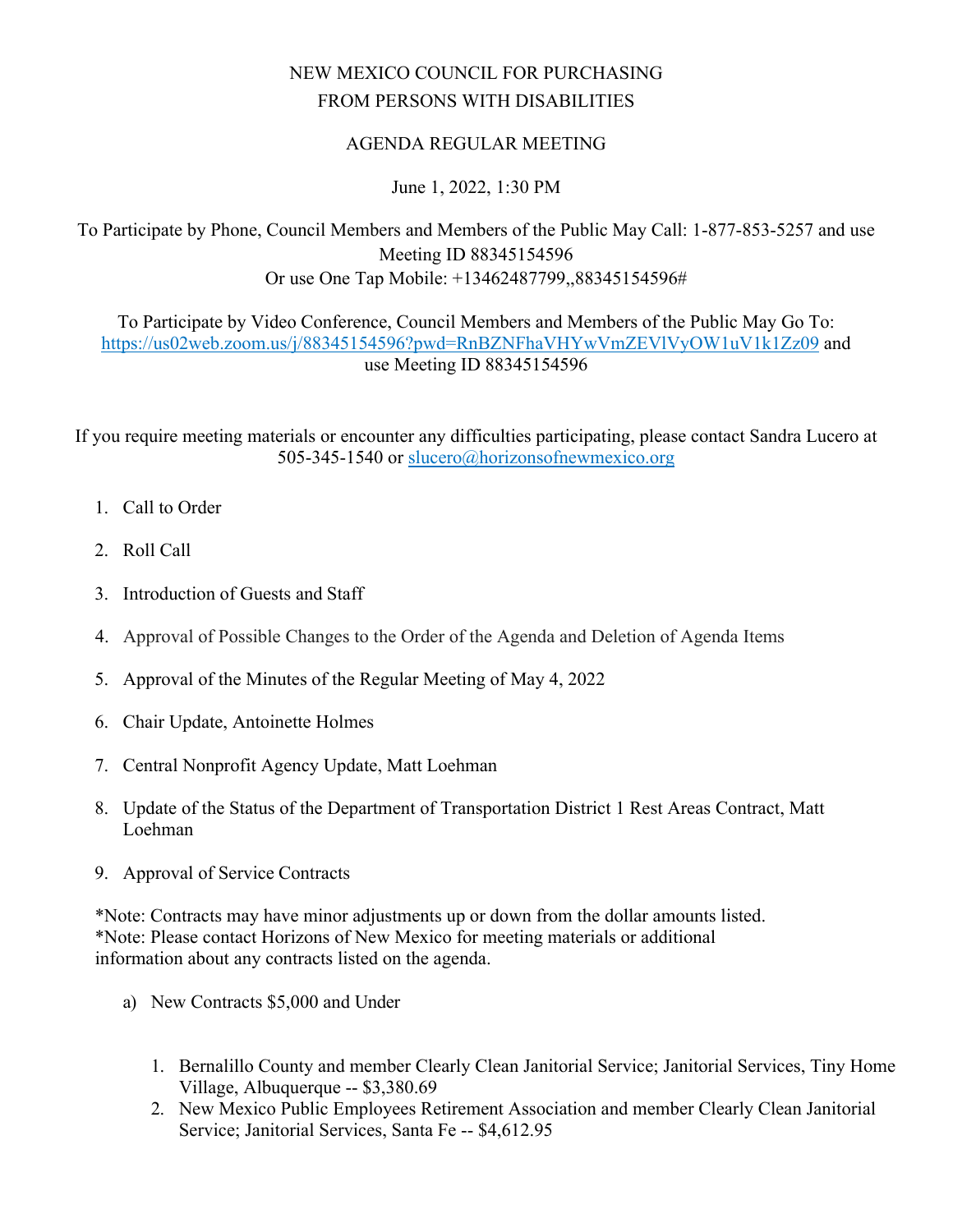## b) New Contracts Over \$5,000

(none)

- c) FY 23 Renewal Contracts \$5,000 and Under
	- 1. New Mexico Department of Transportation and member Adelante Development Center; Janitorial Services, Aviation Division, Albuquerque: FY 22 -- \$3,587.40, FY 23 -- \$3,590.52
	- 2. New Mexico Department of Transportation and member Tresco; Grounds Maintenance, Anthony Port of Entry: FY 22 -- \$2,953.08, FY 23 -- \$3,311.28
	- 3. New Mexico Department of Transportation and member Tresco; Grounds Maintenance, Santa Teresa Port of Entry: FY 22 -- \$3,835.92, FY 23 -- \$4,344.72
	- 4. New Mexico Department of Transportation and member Tresco; Grounds Maintenance, Gallup Port of Entry: FY 22 -- \$3,898.44, FY 23 -- \$4,428.72
	- 5. New Mexico Department of Transportation and member Tresco; Grounds Maintenance, Carlsbad Port of Entry: FY 22 -- \$4,037.52, FY 23 -- \$4,500.96
	- 6. New Mexico Department of Transportation and member Tresco; Grounds Maintenance, Oro Grande: FY 22 -- \$4,353.00, FY 23 -- \$4,572.96
	- 7. New Mexico Department of Transportation and member Tresco; Grounds Maintenance, Hobbs Port of Entry: FY 22 -- \$4,872.48, FY 23 -- \$4,872.48
- d) FY 23 Renewal Contracts Over \$5,000
	- 1. New Mexico Department of Transportation and member Adelante Development Center; Rest Area Maintenance, District 6 Manuelito Rest Area: FY 22 -- \$205,408.19, FY 23 -- \$275,628.60
	- 2. New Mexico Department of Transportation and member Adelante Development Center; Janitorial Services, General Office Building, Santa Fe: FY 22 -- \$305,249.40, FY 23 -- \$340,658.76
	- 3. New Mexico Department of Transportation and member Adelante Development Center; Rest Area Maintenance, District 5 Rest Areas: FY 22 -- \$461,680.44, FY 23 -- \$516,723.48
	- 4. New Mexico Human Services Department and member Adelante Development Center; Document Imaging, Income Support Division: Current -- \$3,096,000.00, New -- \$3,096,000.00 (Annual -- \$774,000.00)
	- 5. New Mexico Department of Transportation and member Crystal Clear Maintenance; Janitorial Services, Milan Complex: FY 22 -- \$41,873.52, FY 23 -- \$57,204.84
	- 6. New Mexico Department of Transportation and member ENMRSH; Rest Area Maintenance, District 4 Rest Areas: FY 22 -- \$1,549,780.16, FY 23 -- \$1,626,648.72
	- 7. New Mexico Department of Public Safety and member Clearly Clean Janitorial Service; Janitorial Services, New Mexico State Police, Edgewood: FY 22 -- \$8,466.72, FY 23 -- \$9,203.76
	- 8. New Mexico Department of Public Safety and member Clearly Clean Janitorial Service; Janitorial Services, New Mexico State Police, Los Lunas: FY 22 -- \$10,698.60, FY 23 -- \$11,576.40
	- 9. New Mexico Department of Public Safety and member Clearly Clean Janitorial Service; Janitorial Services*,* New Mexico State Police, Albuquerque: FY 22 -- \$21,020.76, FY 23 -- \$22,697.64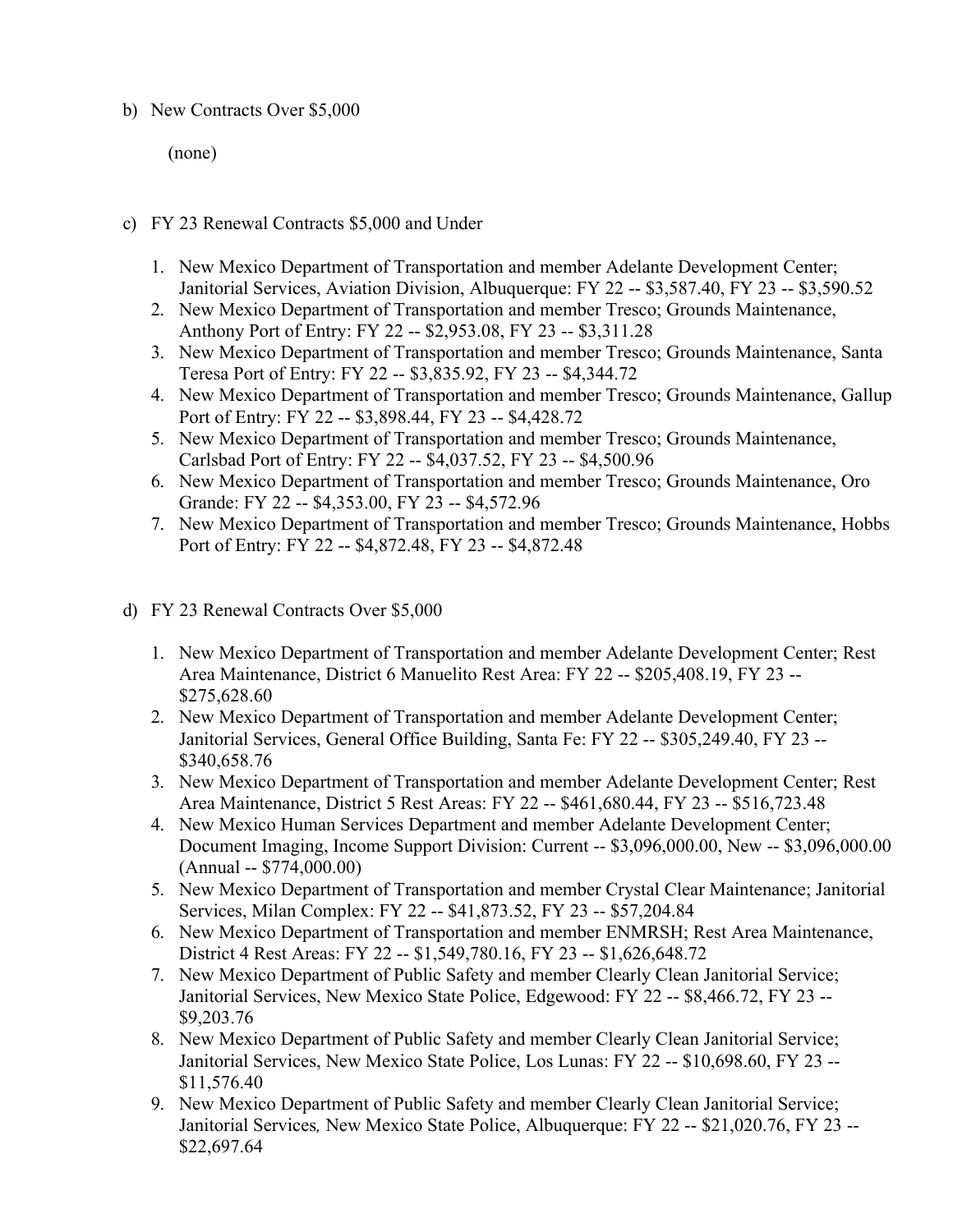- 10. New Mexico Department of Health and member Tresco; Janitorial Services, Public Health Division SW Region, Multiple Locations: FY 22 -- \$70,015.20, FY 23 -- \$101,561.50
- 11. New Mexico Department of Public Safety and member Tresco; Grounds Maintenance, New Mexico State Police, Carlsbad: FY 22 -- \$5,750.16, FY 23 -- \$6,621.00
- 12. New Mexico Department of Public Safety and member Tresco; Janitorial Services, New Mexico State Police, Carlsbad: FY 22 -- \$14,262.00, FY 23 -- \$16,980.12
- 13. New Mexico Department of Public Safety and member Tresco; Janitorial Services, New Mexico State Police, Roswell: FY 22 -- \$13,502.64, FY 23 -- \$17,961.00
- 14. New Mexico Department of Transportation and member Tresco; Janitorial Services, Carlsbad Port of Entry: FY 22 -- \$9,397.21, FY 23 -- \$8,674.56
- 15. New Mexico Department of Transportation and member Tresco; Janitorial Services, Hobbs Port of Entry: FY 22 -- \$10,164.36, FY 23 -- \$11,127.84
- 16. New Mexico Department of Transportation and member Tresco; Janitorial Services, Oro Grande Port of Entry: FY 22 -- \$10,047.12, FY 23 -- \$13,841.24
- 17. New Mexico Department of Transportation and member Tresco; Janitorial Services, Anthony Port of Entry: FY 22 -- \$29,985.04, FY 23 -- \$40,049.76
- 18. New Mexico Department of Transportation and member Tresco; Janitorial Services, Santa Teresa Port of Entry: FY 22 -- \$34,151.94, FY 23 -- \$42,241.20
- e) Changes & Increases
	- 1. New Mexico Human Services Department and member Adelante Development Center; Printing and Mailing Services, Income Support Division, Sapphire Project: Current -- \$12,841.44, New -- \$19,866.48
- 10. Service Contracts Directly Distributed Under Central Nonprofit Agency Authority
	- a) New Service Contracts Directly Distributed Under CNA Authority
		- 1. New Mexico Division of Vocational Rehabilitation and member Adelante Development Center; Document Destruction Services, Las Vegas -- \$77.94
		- 2. New Mexico Division of Vocational Rehabilitation and member Adelante Development Center; Document Destruction Services, Carlsbad -- \$254.54
		- 3. New Mexico Division of Vocational Rehabilitation and member Adelante Development Center; Document Destruction Services, Hobbs -- \$322.53
		- 4. New Mexico Compilation Commission and member Adelante Development Center; Document Destruction Services, Santa Fe -- \$1,169.79
		- 5. New Mexico Early Childhood Education and Care Department and member Adelante Development Center; Document Destruction Services, Santa Fe – \$70.01
		- 6. New Mexico General Services Department and member Adelante Development Center; Document Destruction Services, Santa Fe -- \$301.61
		- 7. New Mexico Supreme Court and member Adelante Development Center; Document Destruction Services, Santa Fe -- \$429.42
		- 8. New Mexico Taxation and Revenue Department and member Adelante Development Center; Printing and Mailing Services, Santa Fe -- \$1,653.43
		- 9. City of Albuquerque and member Buddy Check II; Printing Services, Department of Senior Affairs -- \$695.17
		- 10. City of Portales and member Greetings, Etc.!; Printing Services -- \$50.00
	- b) FY 23 Renewal Service Contracts Directly Distributed Under CNA Authority